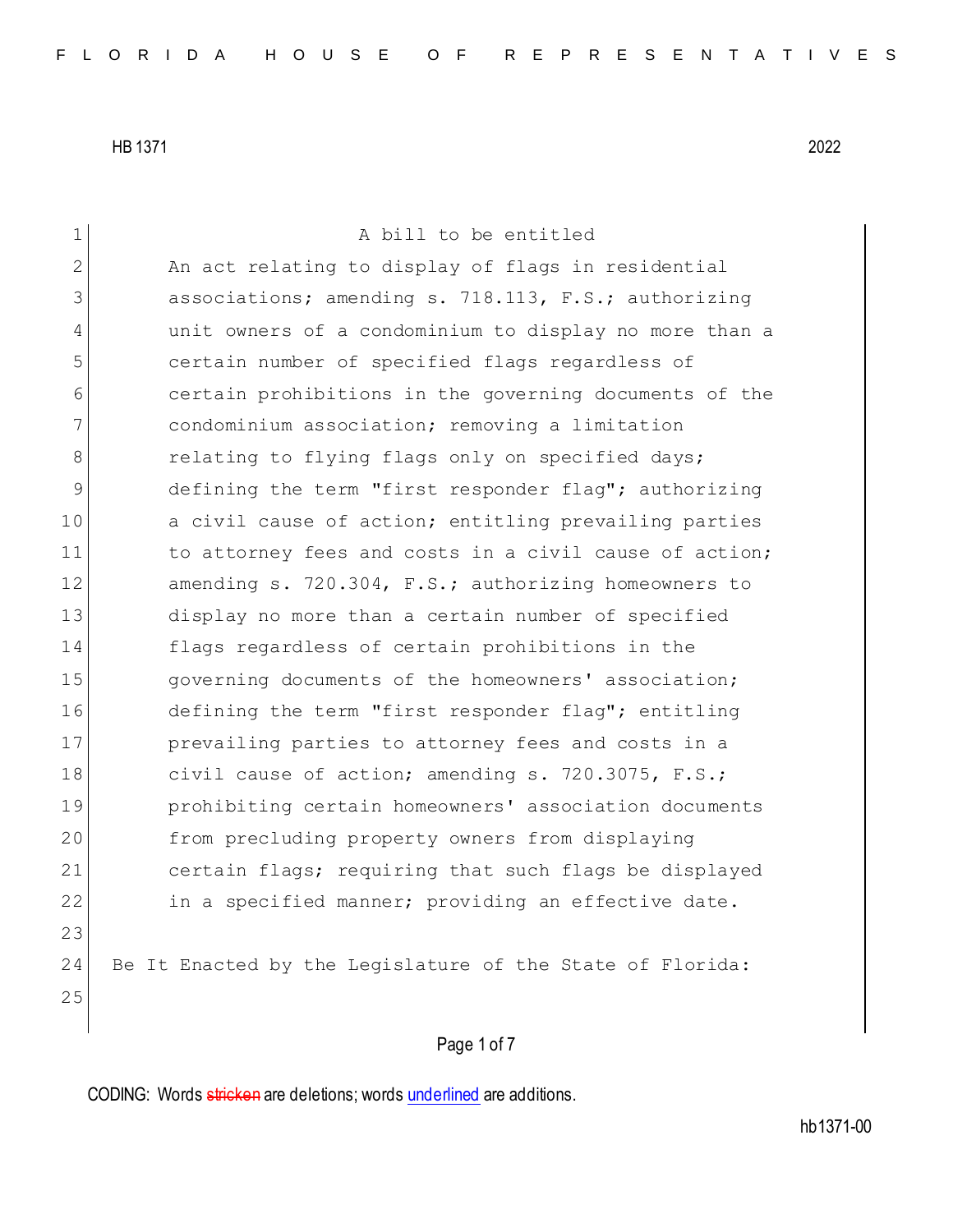26 Section 1. Subsection (4) of section 718.113, Florida 27 Statutes, is amended to read: 28 718.113 Maintenance; limitation upon improvement; display 29 of flags  $\pm 1$ ag; hurricane shutters and protection; display of 30 religious decorations.-31 (4)(a) If any covenant, restriction, bylaw, rule, or 32 requirement of an association prohibits a unit owner from 33 displaying flags listed in subparagraphs  $1.-5.$ , the Any unit 34 owner may still display one portable, removable United States 35  $f$   $\frac{f \cdot f}{f}$  in a respectful manner, up to two of the following way and, 36 on Armed Forces Day, Memorial Day, Flag Day, Independence Day, 37 and Veterans Day, may display in a respectful way portable, 38 removable official flags, not larger than 4 1/2 feet by 6 feet: $\tau$ 39 that represent 40 1. The United States flag. 41 2. The official flag of the State of Florida. 42 3. A flag that represents the United States Army, Navy, 43 Air Force, Marine Corps, <del>or</del> Coast Guard, or Space Force. 44 4. A POW-MIA flag. 45 5. A first responder flag. A first responder flag may 46 incorporate the design of any other flag permitted under this 47 paragraph to form a combined flag. For purposes of this 48 subsection, the term "first responder flag" means a flag that 49 recognizes and honors the services of any of the following: 50 a. Law enforcement officers, as defined in s. 943.10(1),

Page 2 of 7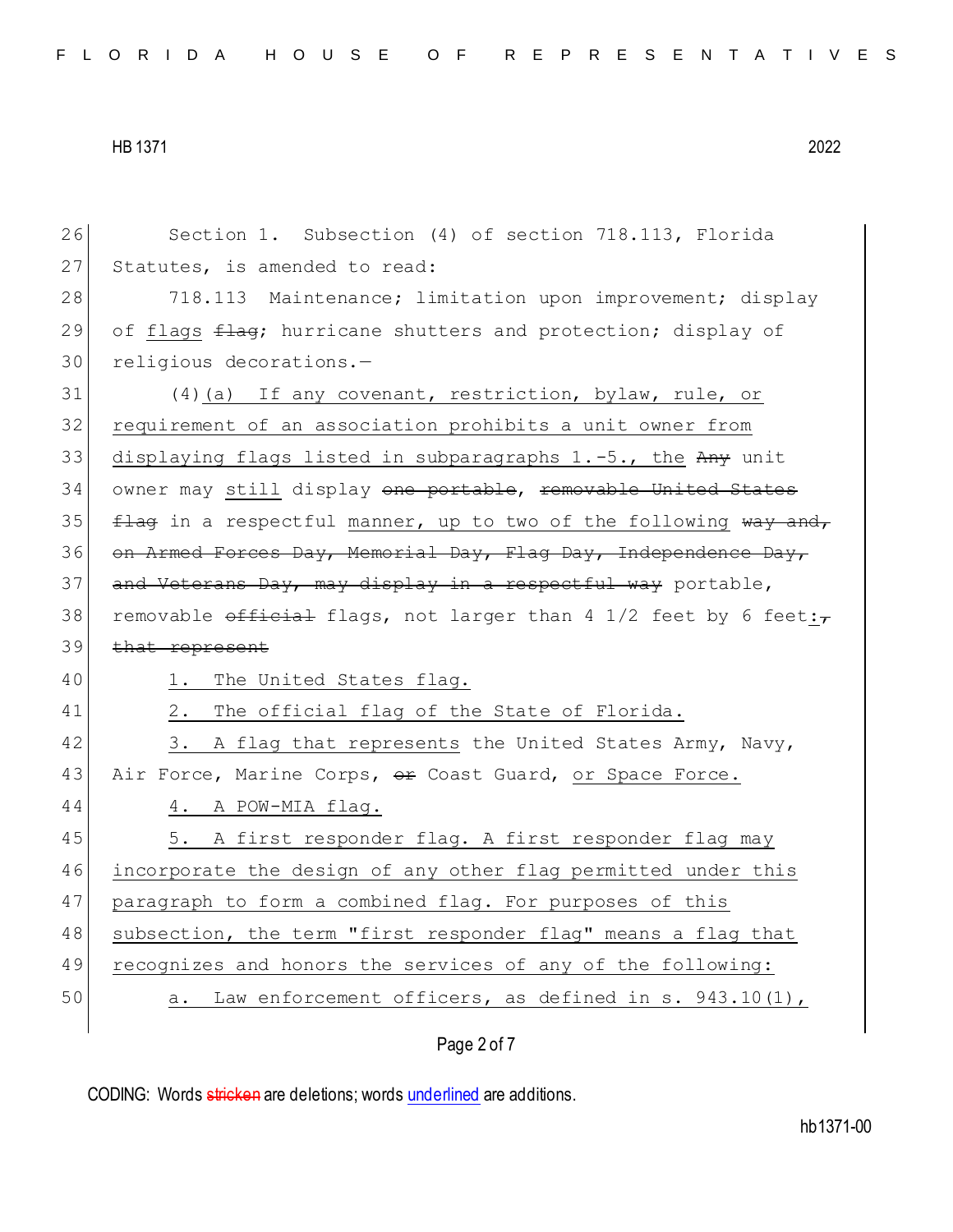| 51 | and is limited to the colors blue, black, and white and the      |
|----|------------------------------------------------------------------|
| 52 | words "law enforcement"; "police"; "officers"; "first            |
| 53 | responders"; "service"; "honor our"; "support our"; "in          |
| 54 | memoriam"; "department"; and any other language, initials, or    |
| 55 | acronyms that identify a particular law enforcement department   |
| 56 | or law enforcement agency.                                       |
| 57 | b. Firefighters, as defined in s. $112.191(1)$ , and is          |
| 58 | limited to the colors red, gold, black, and white and the words  |
| 59 | "firefighter"; "F" or "D"; "FD"; "first responders"; "service";  |
| 60 | "honor our"; "support our"; "in memoriam"; "department"; and any |
| 61 | other language, initials, or acronyms that identify a particular |
| 62 | fire department or public safety department.                     |
| 63 | c. Paramedics or emergency medical technicians, as those         |
| 64 | terms are defined in s. 112.1911(1), and is limited to the       |
| 65 | colors blue, black, and white and the words "paramedic";         |
| 66 | "emergency medical"; "technician"; "EMT"; "first responders";    |
| 67 | "service"; honor our"; "support our"; "in memoriam"; and any     |
| 68 | other language, initials, or acronyms that identify a particular |
| 69 | emergency medical services department or emergency medical       |
| 70 | services agency.                                                 |
| 71 | (b) A unit owner prevented from exercising his or her            |
| 72 | rights quaranteed under this subsection may bring a civil cause  |
| 73 | of action in the appropriate court of the county in which the    |
| 74 | alleged infringement occurred. If the court finds that an        |
| 75 | infringement has occurred, the court must enjoin the enforcement |
|    | Page 3 of 7                                                      |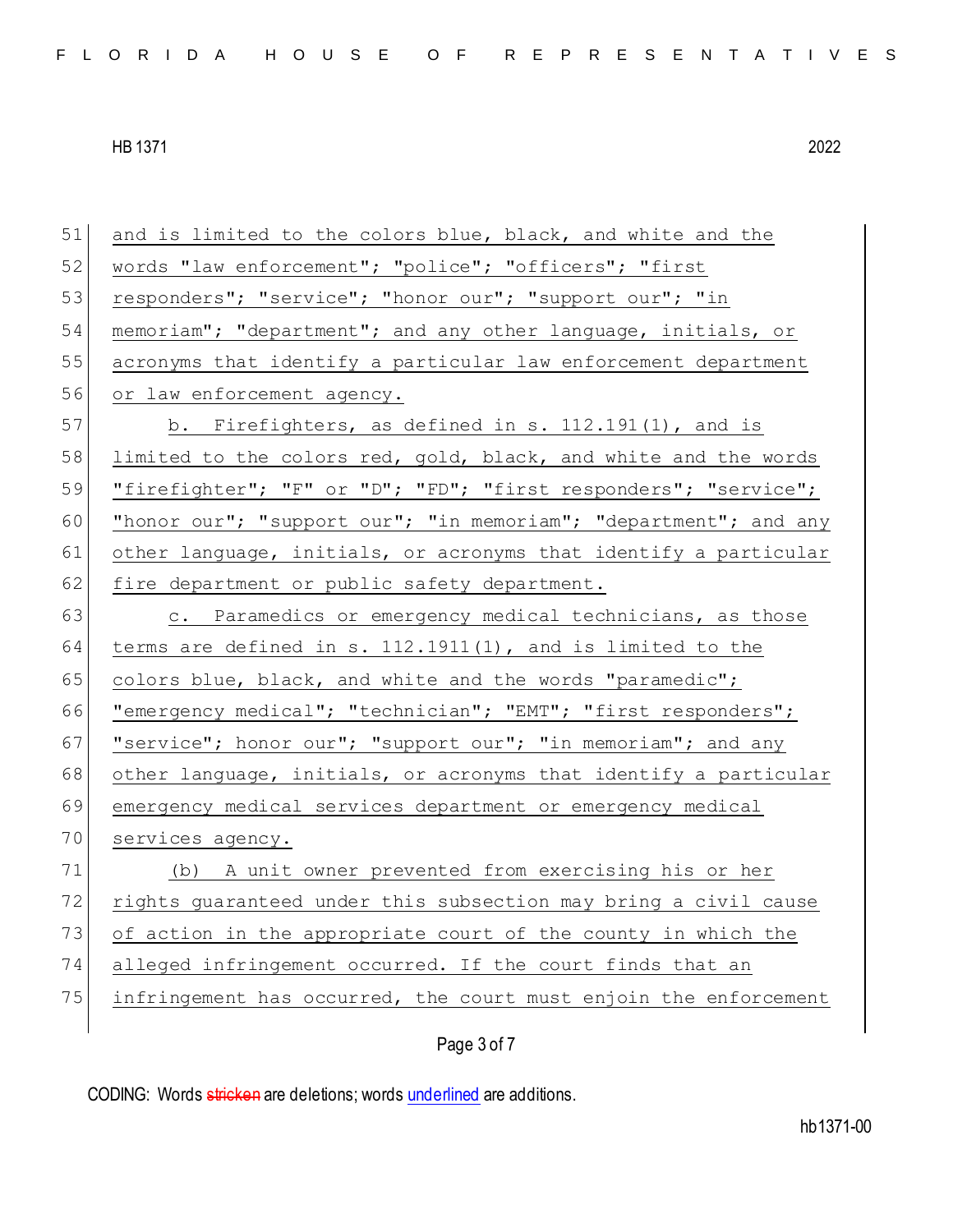| 76  | of any covenant, restriction, bylaw, rule, or requirement of the |
|-----|------------------------------------------------------------------|
| 77  | association which operates to deprive the unit owner of his or   |
| 78  | her rights under this subsection. The prevailing party is        |
| 79  | entitled to reasonable attorney fees and costs regardless of any |
| 80  | declaration rules or requirements dealing with flags or          |
| 81  | decorations.                                                     |
| 82  | Section 2. Paragraphs (a) and (b) of subsection (2) and          |
| 83  | subsection (3) of section 720.304, Florida Statutes, are amended |
| 84  | to read:                                                         |
| 85  | 720.304 Right of owners to peaceably assemble; display of        |
| 86  | flags flag; SLAPP suits prohibited.-                             |
| 87  | (2)(a) If any covenant, restriction, bylaw, rule, or             |
| 88  | requirement of an association prohibits a homeowner from         |
| 89  | displaying flags listed in subparagraphs 1.-5., the Any          |
| 90  | homeowner may still display one portable, removable United       |
| 91  | States flag or official flag of the State of Florida in a        |
| 92  | respectful manner, up to two of the following and one portable,  |
| 93  | removable flags official flag, in a respectful manner, not       |
| 94  | larger than 4 $1/2$ feet by 6 feet: $\tau$ which represents      |
| 95  | 1. The United States flag.                                       |
| 96  | 2.<br>The official flag of the State of Florida.                 |
| 97  | 3.<br>A flag that represents the United States Army, Navy,       |
| 98  | Air Force, Marine Corps, or Coast Guard, or Space Force.         |
| 99  | A POW-MIA flag.<br>4.                                            |
| 100 | A first responder flag. A first responder flag may<br>5.         |
|     | Page 4 of 7                                                      |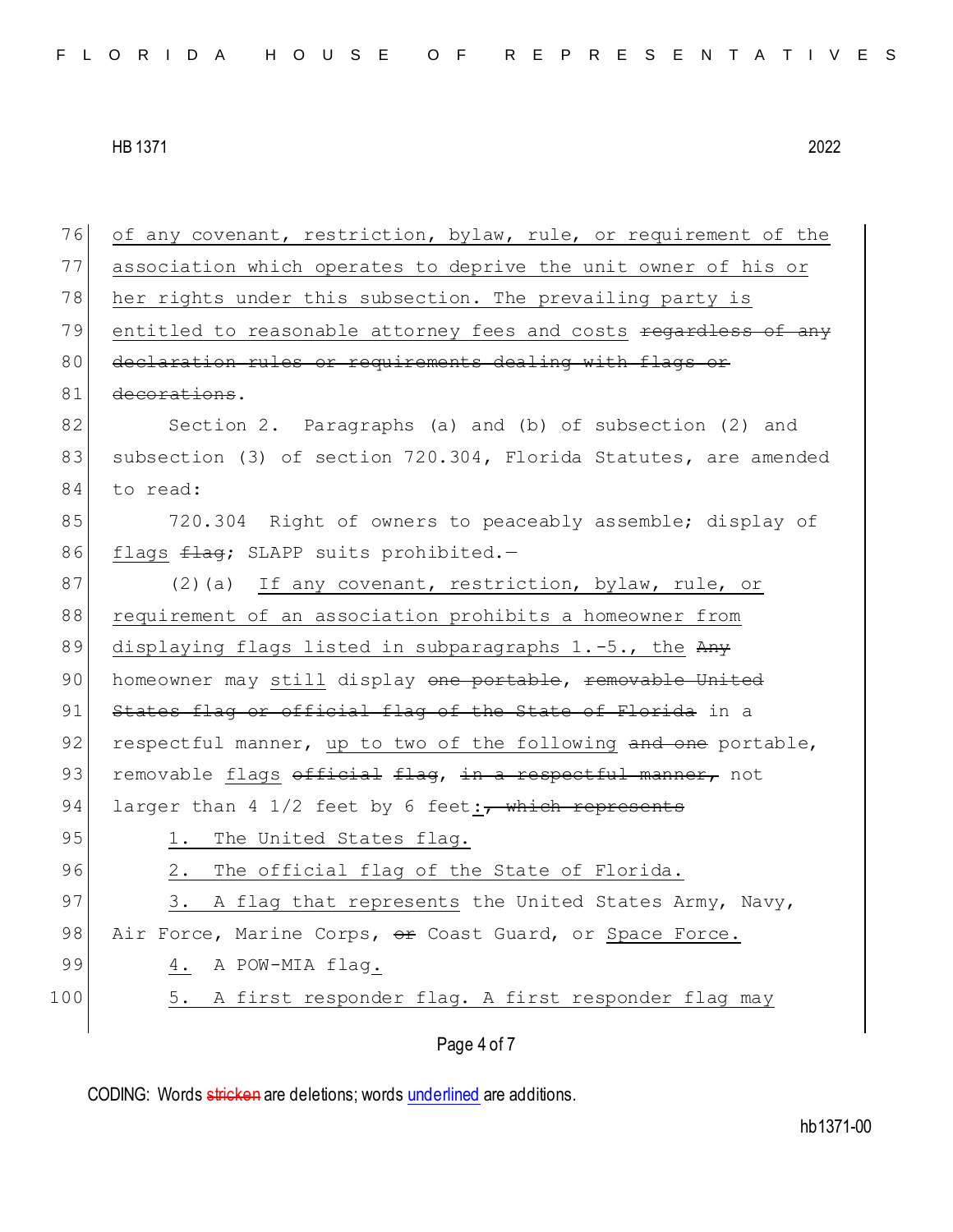101 incorporate the design of any other flag permitted under this 102 paragraph to form a combined flag. For purposes of this 103 subsection, the term "first responder flag" means a flag that 104 recognizes and honors the services of any of the following: 105  $\vert$  a. Law enforcement officers, as defined in s. 943.10(1), 106 and is limited to the colors blue, black, and white and the 107 words "law enforcement"; "police"; "officers"; "first 108 responders"; "service"; "honor our"; "support our"; "in 109 memoriam"; "department"; and any other language, initials, or 110 acronyms that identify a particular law enforcement department 111 or law enforcement agency. 112 b. Firefighters, as defined in s. 112.191(1), and is 113 limited to the colors red, gold, black, and white and the words 114 "firefighter"; "F" or "D"; "FD"; "first responders"; "service"; 115 "honor our"; "support our"; "in memoriam"; "department"; and any 116 other language, initials, or acronyms that identify a particular 117 fire department or public safety department. 118 c. Paramedics or emergency medical technicians, as those 119 terms are defined in s. 112.1911(1), and is limited to the 120 colors blue, black, and white and the words "paramedic"; 121 | "emergency medical"; "technician"; "EMT"; "first responders"; 122 "service"; honor our"; "support our"; "in memoriam"; and any 123 other language, initials, or acronyms that identify a particular 124 emergency medical services department or emergency medical  $125$  services agency, regardless of any covenants, restrictions,

Page 5 of 7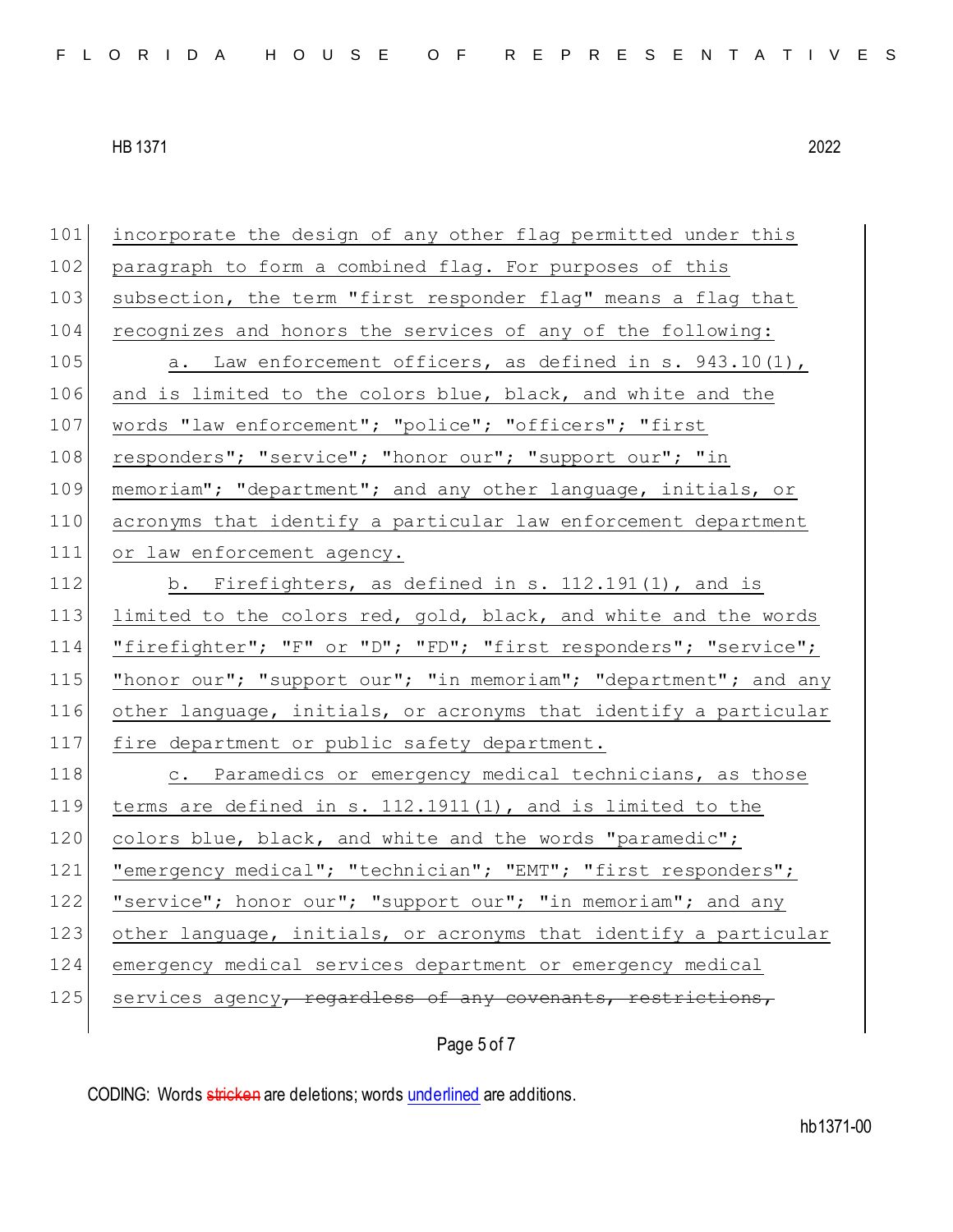| 126 | bylaws, rules, or requirements of the association.                     |
|-----|------------------------------------------------------------------------|
| 127 | Regardless of any covenants, restrictions, bylaws,<br>(b)              |
| 128 | rules, or requirements of the association, a Any homeowner may         |
| 129 | erect a freestanding flagpole no more than 20 feet high on any         |
| 130 | portion of the homeowner's real property, as long as regardless        |
| 131 | of any covenants, restrictions, bylaws, rules, or requirements         |
| 132 | of the association, if the flagpole does not obstruct sightlines       |
| 133 | at intersections and is not erected within or upon an easement.        |
| 134 | The homeowner may further display in a respectful manner from          |
| 135 | that flagpole, regardless of any covenants, restrictions,              |
| 136 | bylaws, rules, or requirements of the association, one official        |
| 137 | United States flag, not larger than $4\frac{1}{2}$ feet by 6 feet, and |
| 138 | may additionally display one other official flag as described          |
| 139 | under paragraph (a) of the State of Florida or the United States       |
| 140 | Army, Navy, Air Force, Marines, or Coast Guard, or a POW-MIA           |
| 141 | flag. Such additional flag must be equal in size to or smaller         |
| 142 | than the United States flag. The flagpole and display are              |
| 143 | subject to all building codes, zoning setbacks, and other              |
| 144 | applicable governmental regulations, including, but not limited        |
| 145 | to, noise and lighting ordinances in the county or municipality        |
| 146 | in which the flagpole is erected and all setback and locational        |
| 147 | criteria contained in the governing documents.                         |
| 148 | A homeowner Any owner prevented from exercising his or<br>(3)          |
| 149 | her rights guaranteed under by subsection (1) or subsection (2)        |

## Page 6 of 7

150 may bring a civil cause of an action in the appropriate court of